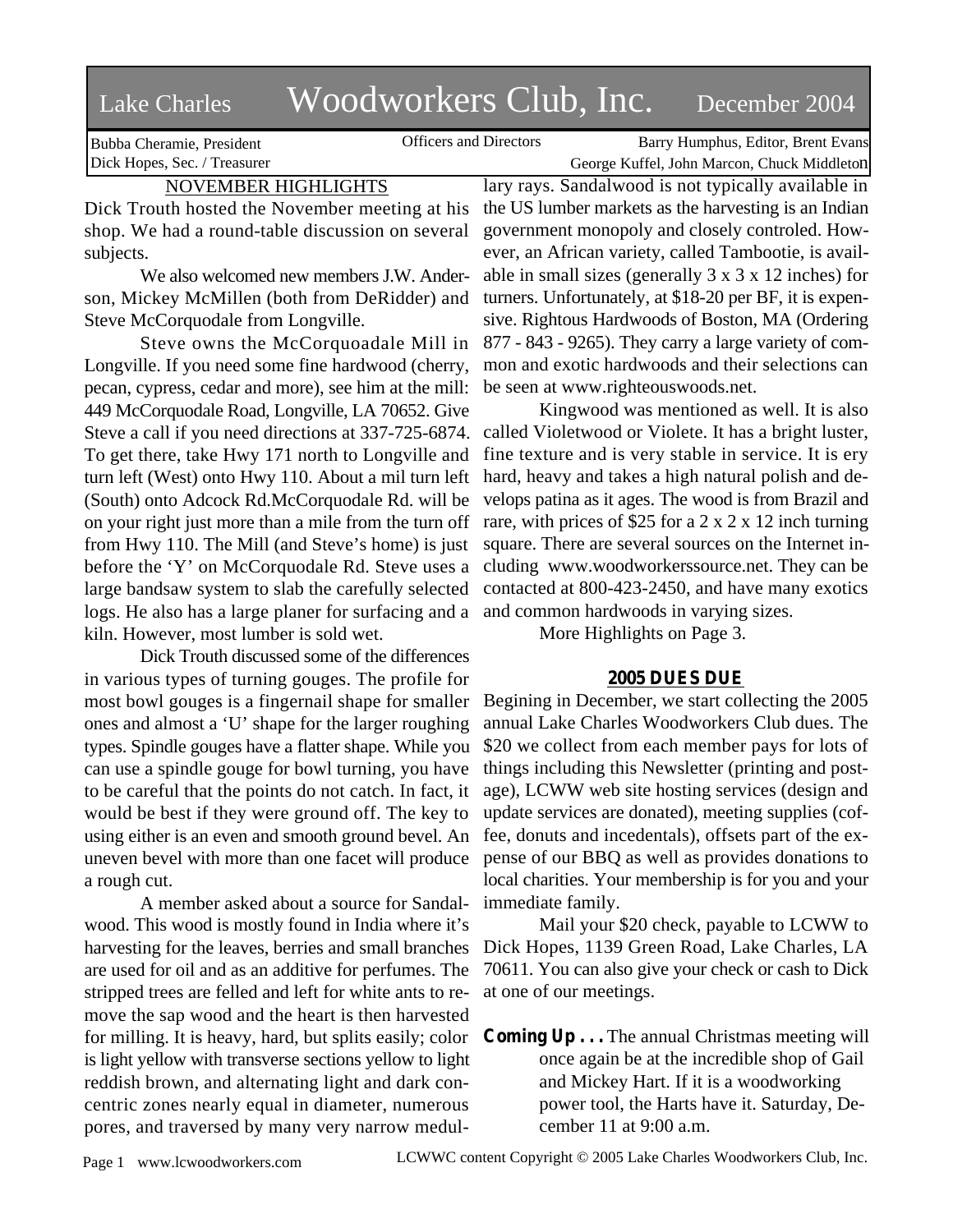## TOXICITY OF WOOD

For centuries, it's been fairly common knowledge that some woods could hinder your health. As far back as 60 A.D., the Roman historian and naturalist Pliny the Elder described a case where soldiers died after drinking wine from hip flasks made of yew. German sawyers in the early 1700s developed chronic irritation of the nose and eyes, as well as headaches from sawing bald cypress.

What are your chances of a reaction to wood? Statistics say that only 2 to 5% of all people develop an allergic sensitivity to one or more compounds found in wood. But, if you handle a lot of potentially toxic species, and work with them long enough, you increase your chances of an allergic reaction. With sufficient exposure, some woods bother almost everyone.

Any dust, including wood dust, mildly irritates the sensitive mucous membranes of your nose and eyes, making you sneeze and tear. The dust of some woods such as western red cedar and rosewood can be especially bothersome. However, other woods, called irritants, can make you even more uncomfortable, with a rash that classifies as either irritant dermatitis or allergic dermatitis. The rash usually has a uniformly red, swollen area that may erupt in blisters, and typically first shows up on the webs of skin between your fingers. Irritant woods include black locust, cocobolo, ebony, oleander, satinwood, sequoia, and yew.

For you to get an allergic-type rash, you first must be allergy-prone to one of more of the chemicals found in certain woods called sensitizers. It may take repeated contact for your body to develop a great enough allergy for it to react (the so-called latency period of as little as five days and up to 6-8 months). If you do eventually get a reaction, the rash will look like poison ivy—red with small, individual, itchy bumps. Sensitzer woods include cypress, balsam fir, beech, birch, elm, greenheart, mahogany, maple, myrtle, redwood, sassafras, spruce, walnut, willow, western red cedar, and teak.

In addition to the actual wood dust, molds frequently trigger reactions, too. One that actually grows in wood happens to be extremely potent: *Cryptostroma corticale*. This mold lives happily between the bark and sapwood of many hardwood trees, especially favoring maple and birch. It's responsible for the marbleized spalting that woodturners prize, and for "maple bark stripper's disease," a condition with all the symptoms of a severe respiratory allergy.

If you have an aspirin allergy, be wary of willow and birch. Both of these species possess significant concentrations of salicylic acid (the predecessor of aspirin) and very sensitive individuals might only need casual exposure, such as a whiff of sawdust, to react.

Never say "no" to a dust mask. Among woodworkers, the chances of developing nasal and sinus cancer run about 5-40 times greater than non-woodworkers. Although researchers haven't identified the exact cancercausing compound (primarily because the disease has a latency period from 30 to 50 years), some evidence points to dust from wood with high tannin content, such as chestnut, oak, redwood, western red cedar, and hemlock.

If you are sensitive to wood dust, work in a well ventilated area (this also reduces the risk to mold), avoid unseasoned wood as much as possible, and wash or shower frequently. If you develop persistent rashes or respiratory problems, contact your physician or dermatologist.

One last caution: pressure-treated wood. Those 4x4 posts, faded green and with the little tick marks all up and down them, are great for sinking in the ground to anchor your deck. But they are impervious to rot because they are typically treated with Chromated Copper Arsenate (thought this is becoming less common due to revised EPA regulations).

You don't want to cut, sand or work this wood in a closed shop, and NEVER burn the cut-offs. It should always be worked outdoors, and any leftovers should go out with standard trash collection. Wear long sleeves and a good dust mask when working it, then launder all clothing afterward separately. The preservative chemicals have been proven to be safely bound in the wood fibers, but the dust from working pressure-treated wood is truly nasty stuff.

Woodworking, like many activities, is inherently dangerous, and knowing about the dangers is the first step in preventing them. Some of the most beautiful woods may be the ones that require the greatest care in handling them, so be informed and work safely. From *Barry Humphus and Albert Forest Products, Inc.*

#### WEBSITE UPDATE

At the suggestion of some members at the November meeting, we will start a Shop and Swap area on the LCWW website in the near future. The idea is that you can contact Barry Humphus and give him any information about woodworking items, woodworking tools or woodworking services that you would like to sell or trade. For example, if you have a woodworking or other tool you would like to sell, contact Barry, give a description, firm price and how to contact you and he'll post it on the LCWW web site. The deals made through this page are strickly between our members or others. The LCWW will take no responsibility about the quality, availability or veracity of any item listed. You can contact Barry at 477-8474 or email him at bhumphus@goexpress.net.